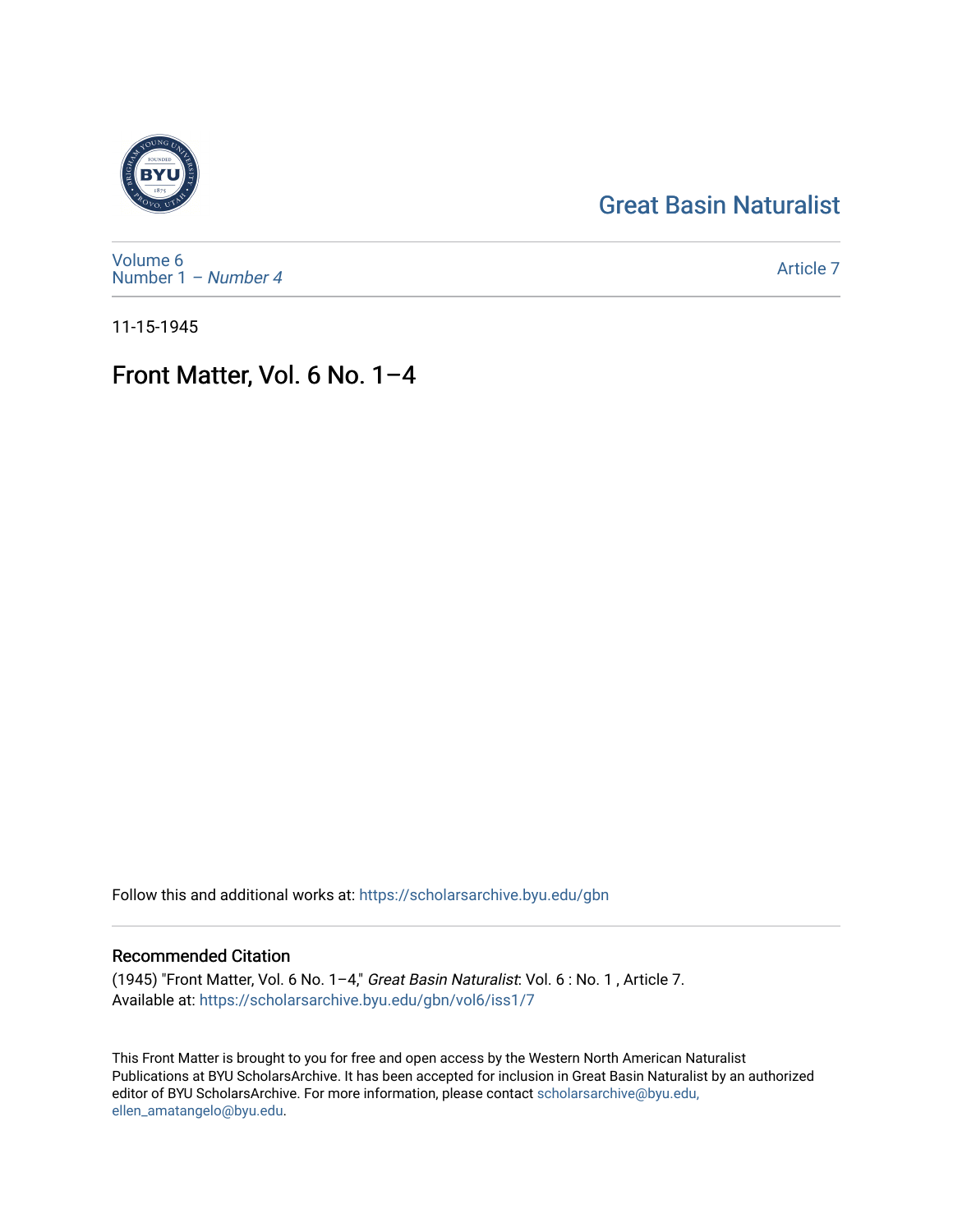$3.78$ 

VOLUME VI NUMBERS 1-4

Page

# The Great Basin Naturalist

### November 15, 1945

### TABLE OF CONTENTS

| Biotic Communities of the Southern Wasatch and Uinta Moun- |  |
|------------------------------------------------------------|--|
| A New Species of Araeoschizus (Coleoptera-Tenebrionidae),  |  |
| Some Corrections in Hesperotettix, W. W. Henderson 126     |  |
| Water Birds Observed at Rock Island, Utah Lake, in 1932,   |  |
| The Plant Clear-eye or See-bright, a New Record for Utah,  |  |
|                                                            |  |



Published at Provo, Utah, by the Department of Zoology and Entomology of Brigham Young University